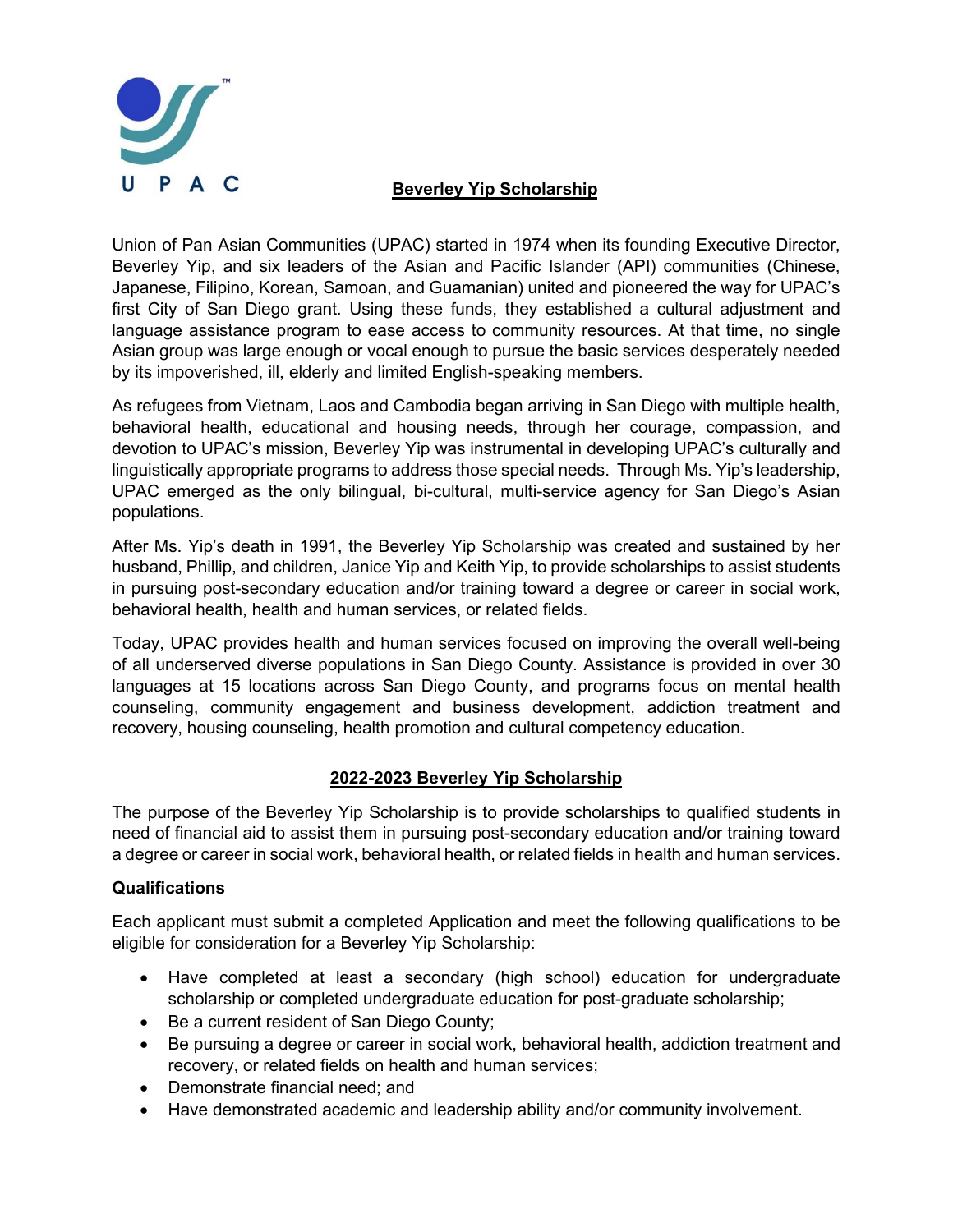#### **Required Documents**

To be complete, your Application submission must include all of the following:

- Your completed Application (on the form below);
- An autobiographical statement (see requirements below);
- Two letters of recommendation; and
- Your most recent official school transcripts and/or report card.

#### **Application Deadline and Where to Submit Application**

Completed Applications (along with all other required documents) must be submitted to UPAC no later than April 15, 2022, and should be mailed to:

Union of Pan Asian Communities Attn: Brittany Bachmann 1031 25th Street San Diego, CA 92102

Applications that are incomplete or fail to include all required documents will not be considered.

#### **Scholarship Payment**

Beverley Yip Scholarships may only be applied toward tuition, enrollment fees, books, supplies and equipment required of all students for courses of instruction. If awarded, the scholarship will be paid by UPAC directly to the educational institution upon verification of the student's enrollment and any other award criteria.

#### **Additional Information**

Please contact Brittany Bachmann at (619) 446-0805 or [bbachmann@upacsd.com](mailto:bbachmann@upacsd.com) for further information.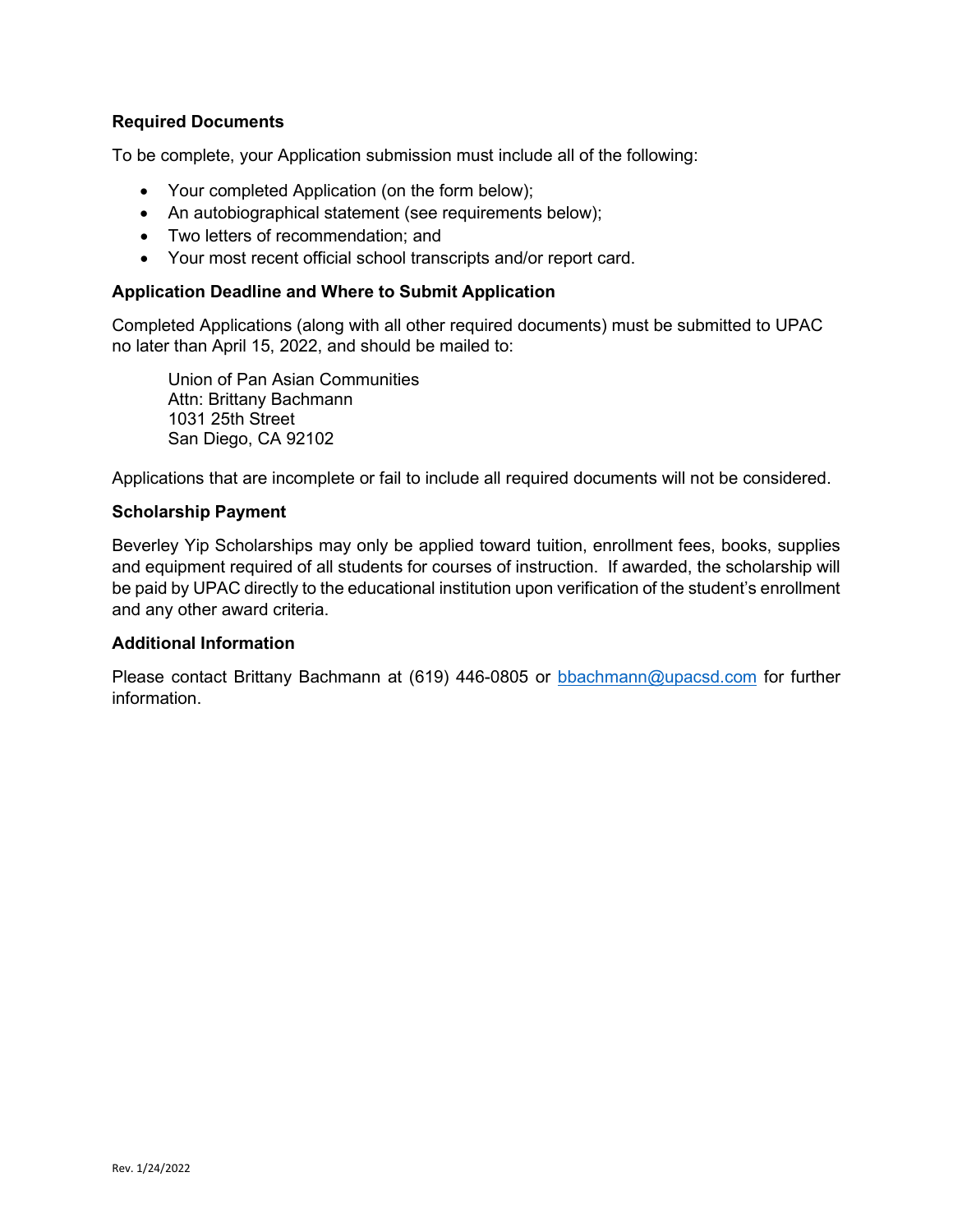## *2022-2023 Beverley Yip Scholarship Application*

# *(Add additional pages as needed to fully complete all sections)*

| Scholarship type (choose one): □ Undergraduate Scholarship |                           |
|------------------------------------------------------------|---------------------------|
|                                                            | Post-Graduate Scholarship |

## *Applicant Information*

| Last Name               |      |                      | First Name | MI            |
|-------------------------|------|----------------------|------------|---------------|
| <b>Street Address</b>   | City |                      | State      | Zip Code      |
| Phone                   |      | <b>Email Address</b> |            |               |
| Birthdate (mo/day/year) |      | Birthplace           |            | Years in U.S. |

#### *Parent Information (if student is under the age of 24)*

| Father's Name (Last, First, MI)            |      | Mother's Name (Last, First, MI) |              |          |
|--------------------------------------------|------|---------------------------------|--------------|----------|
| Parent's Marital Status                    |      | No. of Dependents               |              |          |
| Father's Address                           | City |                                 | <b>State</b> | Zip Code |
| Mother's Address (if different from above) | City |                                 | <b>State</b> | Zip Code |
| Mother's Income                            |      | Father's Income                 |              |          |

## *Current/Former High School Information*

| Name of School |            | Yrs. Attended (mo./yr.) |                |
|----------------|------------|-------------------------|----------------|
|                |            | From                    |                |
| City/State     | <b>GPA</b> |                         | Date Graduated |

## *Current or Former College Information (list all post-secondary schools attended)*

| Name of School        |       | Yrs. Attended         | Date Graduated/Anticipated Graduation |
|-----------------------|-------|-----------------------|---------------------------------------|
| <b>School Address</b> | City  | State                 |                                       |
| Major                 | Minor | <b>Cumulative GPA</b> | Units Earned                          |
| Name of School        |       | Yrs. Attended         | Date Graduated/Anticipated Graduation |
| <b>School Address</b> | City  | State                 |                                       |
| Major                 | Minor | <b>Cumulative GPA</b> | <b>Units Earned</b>                   |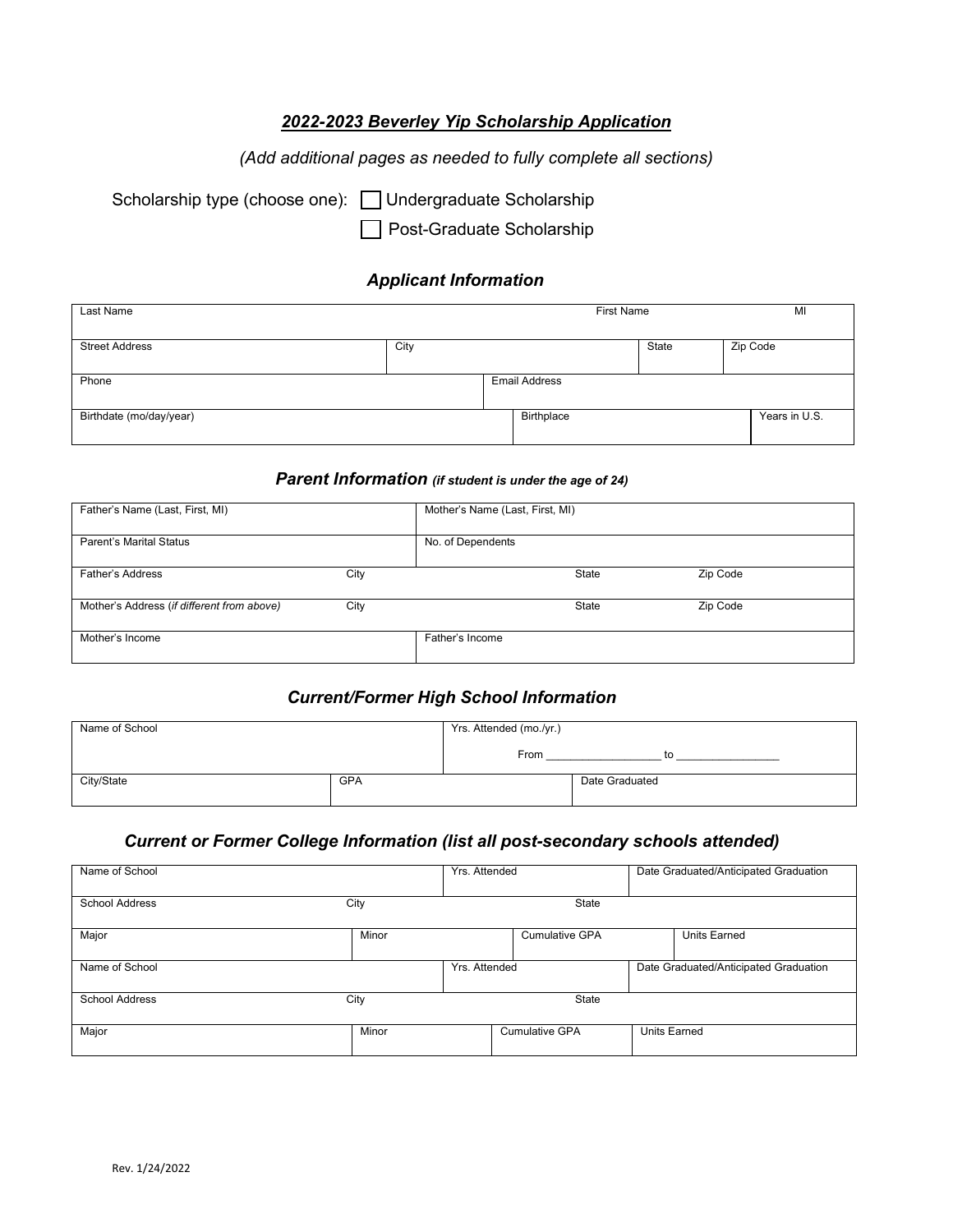# *Prospective Education Plan (list the school(s) you plan to attend for the 2022-23 school year)*

| School Level in Fall 2022 |      | Fall 2022 Attendance Status (Full-time/Part-Time) |
|---------------------------|------|---------------------------------------------------|
| Name of School            |      |                                                   |
| <b>School Address</b>     | City | State                                             |
| Major                     |      | Minor                                             |
| Intended Career           |      |                                                   |

## *Finances (list total estimate of funds available for 2022-23 academic year)*

| <b>Source</b>               | <b>Amount</b> | <b>Source</b>                   | Amount |
|-----------------------------|---------------|---------------------------------|--------|
| Parents/relatives/others    |               | Veteran's Benefits              |        |
| Savings                     |               | <b>Social Security Benefits</b> |        |
| Projected Employment Income |               | Other (Please specify)          |        |

### *Other Financial Aid (list grants, scholarships, or educational loans received for the 2022-2023 academic year)*

| Grants/Loans/Scholarships (including FAFSA) |                     | Amount |
|---------------------------------------------|---------------------|--------|
|                                             |                     |        |
|                                             |                     |        |
|                                             |                     |        |
| Have you applied for other scholarships     | If yes, please list |        |

## *Extra-Curricular, Leadership and/or Community Service (list all activities within the last 4 years)*

| Name of activity or organization | Description of involvement | Dates Involved |
|----------------------------------|----------------------------|----------------|
| Name of activity or organization | Description of involvement | Dates Involved |
| Name of activity or organization | Description of involvement | Dates Involved |